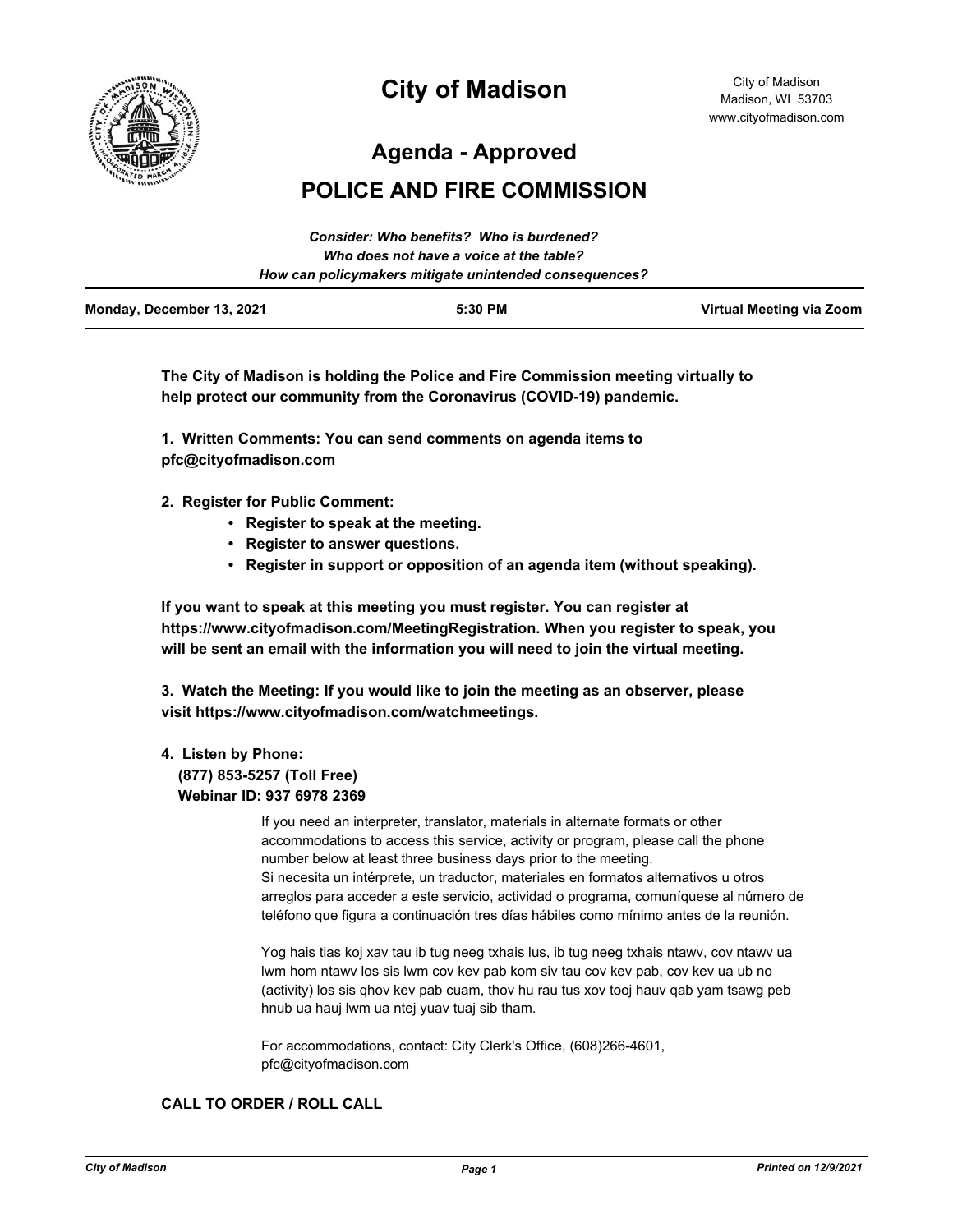#### **APPROVAL OF MINUTES**

Consideration of Draft Minutes from November 8 and November 12, 2021

#### **PUBLIC COMMENT**

**1. [68652](http://madison.legistar.com/gateway.aspx?m=l&id=/matter.aspx?key=80270)** Public Comment for the Police and Fire Commission Regular Meeting of December 13, 2021

#### **DISCLOSURES AND RECUSALS**

Members of the body should make any required disclosures or recusals under the City's Ethics Code.

#### **DISCUSSION OF COMMISSION PROCESSES**

**2. [68782](http://madison.legistar.com/gateway.aspx?m=l&id=/matter.aspx?key=80381)** Consideration of Meeting Method for 2022 (In Person or Virtual)

#### **POLICE DEPARTMENT DISCUSSION ITEMS**

- **3. [68783](http://madison.legistar.com/gateway.aspx?m=l&id=/matter.aspx?key=80382)** Recommendations of the Police Chief regarding promotions and schedule four (4) personnel file reviews *Attachments:* [12-13-2021 MPD PFC Report.pdf](http://madison.legistar.com/gateway.aspx?M=F&ID=0b3d5fd4-59c1-4c8b-9281-c9911026fcd5.pdf)
- **4. [68784](http://madison.legistar.com/gateway.aspx?m=l&id=/matter.aspx?key=80383)** Consider the final recommendation of the Police Chief following successful completion of the probationary period for the following individuals:
	- a. Jamar Gary, Captain, effective 12/27/2021
	- b. Eugene Woehrle, Lieutenant, effective 12/27/2021
	- c. Livia Novitzke, Sergeant, effective 01/09/2022
	- d. Priya Heinen, Police Officer, effective 12/17/2021
	- e. Grace Howard, Police Officer, effective 12/17/2021
- **5. [68785](http://madison.legistar.com/gateway.aspx?m=l&id=/matter.aspx?key=80384)** Update on MPD Acting Positions
- **6. [68786](http://madison.legistar.com/gateway.aspx?m=l&id=/matter.aspx?key=80385)** Update on Detective Sergeant changes
- **7. [68787](http://madison.legistar.com/gateway.aspx?m=l&id=/matter.aspx?key=80386)** Update on Police probationary extension
- **8. [68788](http://madison.legistar.com/gateway.aspx?m=l&id=/matter.aspx?key=80387)** Update on Field Training for Accelerated Academy and Regular Academy
- **9. [68789](http://madison.legistar.com/gateway.aspx?m=l&id=/matter.aspx?key=80388)** Update on 2022 Pre-Service Academy Hiring Process Timeline
- **10. [68790](http://madison.legistar.com/gateway.aspx?m=l&id=/matter.aspx?key=80389)** General status report regarding Police disciplinary matters
- **11. [68791](http://madison.legistar.com/gateway.aspx?m=l&id=/matter.aspx?key=80390)** Schedule Evidentiary Hearing in Complaint matter

#### **FIRE CHIEF HIRING PROCESS**